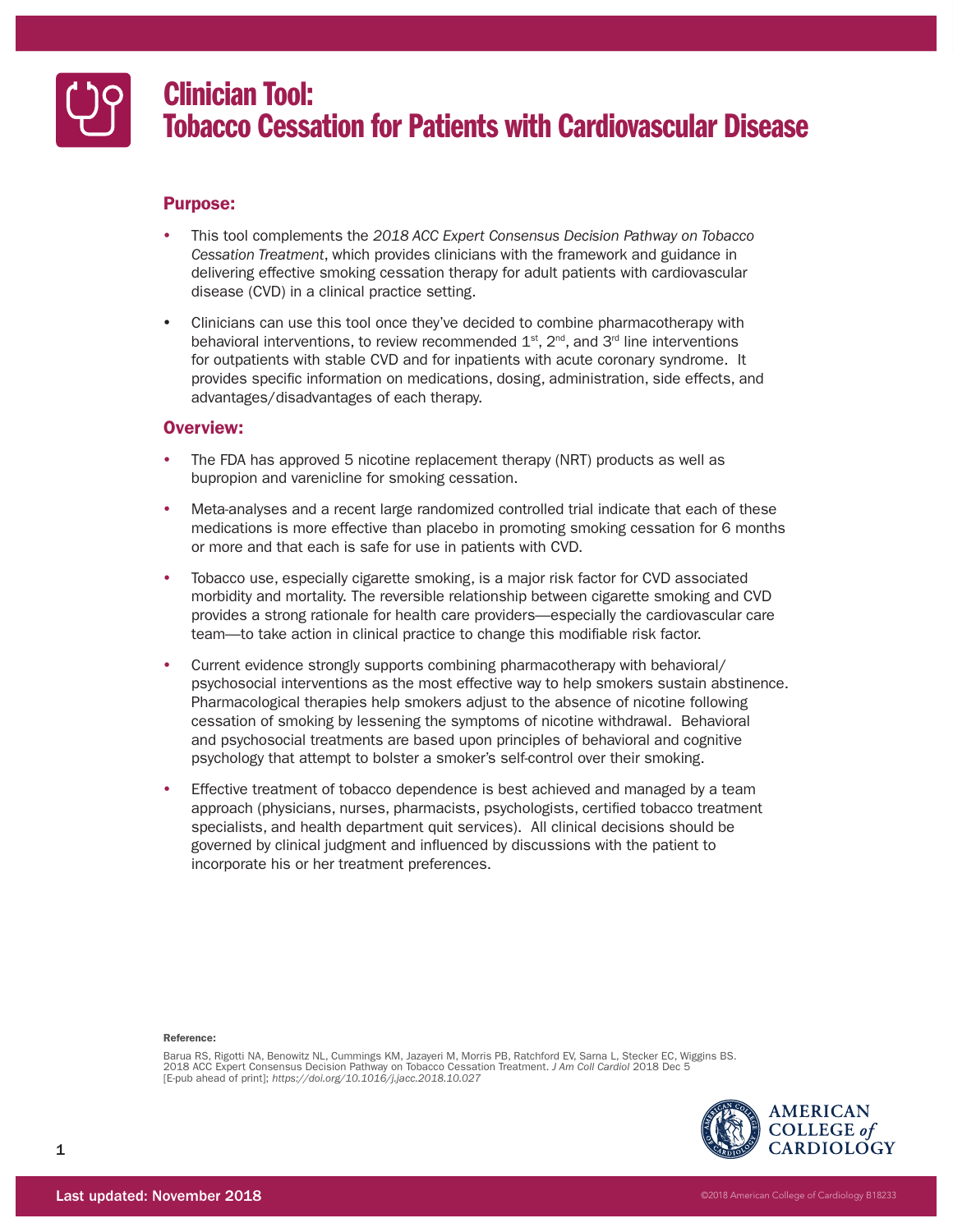

| <b>Recommended Pharmacotherapy</b>                            |                                                                                                                                                                                                                                                                                                                                                                                                                                           |                                                                                                                                       |  |  |  |  |
|---------------------------------------------------------------|-------------------------------------------------------------------------------------------------------------------------------------------------------------------------------------------------------------------------------------------------------------------------------------------------------------------------------------------------------------------------------------------------------------------------------------------|---------------------------------------------------------------------------------------------------------------------------------------|--|--|--|--|
|                                                               | <b>OUTPATIENT WITH STABLE CVD</b>                                                                                                                                                                                                                                                                                                                                                                                                         | <b>INPATIENT WITH ACS</b>                                                                                                             |  |  |  |  |
| 1 <sup>st</sup> Line Therapy                                  | Varenicline OR combination NRT*                                                                                                                                                                                                                                                                                                                                                                                                           | In-hospital to relieve nicotine withdrawal:<br>Nicotine patch OR combination NRT*<br>At discharge:<br>Combination NRT OR varenicline† |  |  |  |  |
| $2^{nd}$ Line Therapy                                         | Bupropion OR single NRT product                                                                                                                                                                                                                                                                                                                                                                                                           | At discharge:<br>Single NRT product                                                                                                   |  |  |  |  |
| 3rd Line Therapy                                              | Nortriptyline <sup>#</sup>                                                                                                                                                                                                                                                                                                                                                                                                                | <b>Bupropion</b> §                                                                                                                    |  |  |  |  |
| If single agent is insufficient<br>to achieve abstinence      | Combine categories of FDA-approved drugs:<br>• Varenicline + NRT (single agent)<br>• Varenicline + bupropion<br>• Bupropion + NRT (single agent)                                                                                                                                                                                                                                                                                          | (n/a)                                                                                                                                 |  |  |  |  |
| <b>Cardiovascular Risks</b><br>of Smoking                     | acute cardiovascular events.                                                                                                                                                                                                                                                                                                                                                                                                              | • Adversely affects all phases of the atherothrombotic disease process, culminating in                                                |  |  |  |  |
|                                                               | • Increases the risk of coronary heart disease, stroke, PAD, and abdominal aortic<br>aneurysm.                                                                                                                                                                                                                                                                                                                                            |                                                                                                                                       |  |  |  |  |
|                                                               | arrhythmias.                                                                                                                                                                                                                                                                                                                                                                                                                              | • Associated with increased risk of heart failure, as well as atrial and ventricular                                                  |  |  |  |  |
|                                                               | • Among those with coronary heart disease, continued smoking after revascularization is<br>associated with adverse clinical outcomes, particularly stent thrombosis.                                                                                                                                                                                                                                                                      |                                                                                                                                       |  |  |  |  |
|                                                               | • A low level of tobacco smoke exposure including secondhand exposure is associated<br>with a disproportionately large excess in cardiovascular risk.                                                                                                                                                                                                                                                                                     |                                                                                                                                       |  |  |  |  |
| <b>Cardiovascular Benefits of</b><br><b>Smoking Cessation</b> | • Reduces subsequent cardiovascular events and mortality.<br>• Virtually all smokers, regardless of duration or intensity of smoking, comorbidities, or<br>age, benefit from smoking cessation, even if cessation occurs after the development of<br>clinical cardiovascular disease.<br>• Tobacco cessation programs are cost-effective, and their value compares favorably with<br>the management of other cardiovascular risk factors. |                                                                                                                                       |  |  |  |  |
|                                                               |                                                                                                                                                                                                                                                                                                                                                                                                                                           |                                                                                                                                       |  |  |  |  |

# Abbreviations:

ACS = acute coronary syndrome, CVD = cardiovascular disease, NRT = nicotine replacement therapy

\*Combination NRT comprises a nicotine patch plus the patient's choice of nicotine gum or lozenge or inhaler or spray.

† Some committee members planning to use varenicline would start it in hospital; others would not start until discharge. Regardless,<br>continue nicotine patch or short-acting form for 1 week to manage nicotine withdrawal sym

‡ Nortriptyline is not FDA-approved for smoking cessation indication and there are few data on use in patients with CVD.

§ Bupropion is listed as 3rd line because of no evidence of efficacy when started during hospitalization for ACS or acute MI. However, there are no special safety concerns for bupropion in this setting.

#### Reference:

Barua RS, Rigotti NA, Benowitz NL, Cummings KM, Jazayeri M, Morris PB, Ratchford EV, Sarna L, Stecker EC, Wiggins BS.<br>2018 ACC Expert Consensus Decision Pathway on Tobacco Cessation Treatment. *J Am Coll Cardiol 2*018 Dec [E-pub ahead of print]; *https://doi.org/10.1016/j.jacc.2018.10.027*

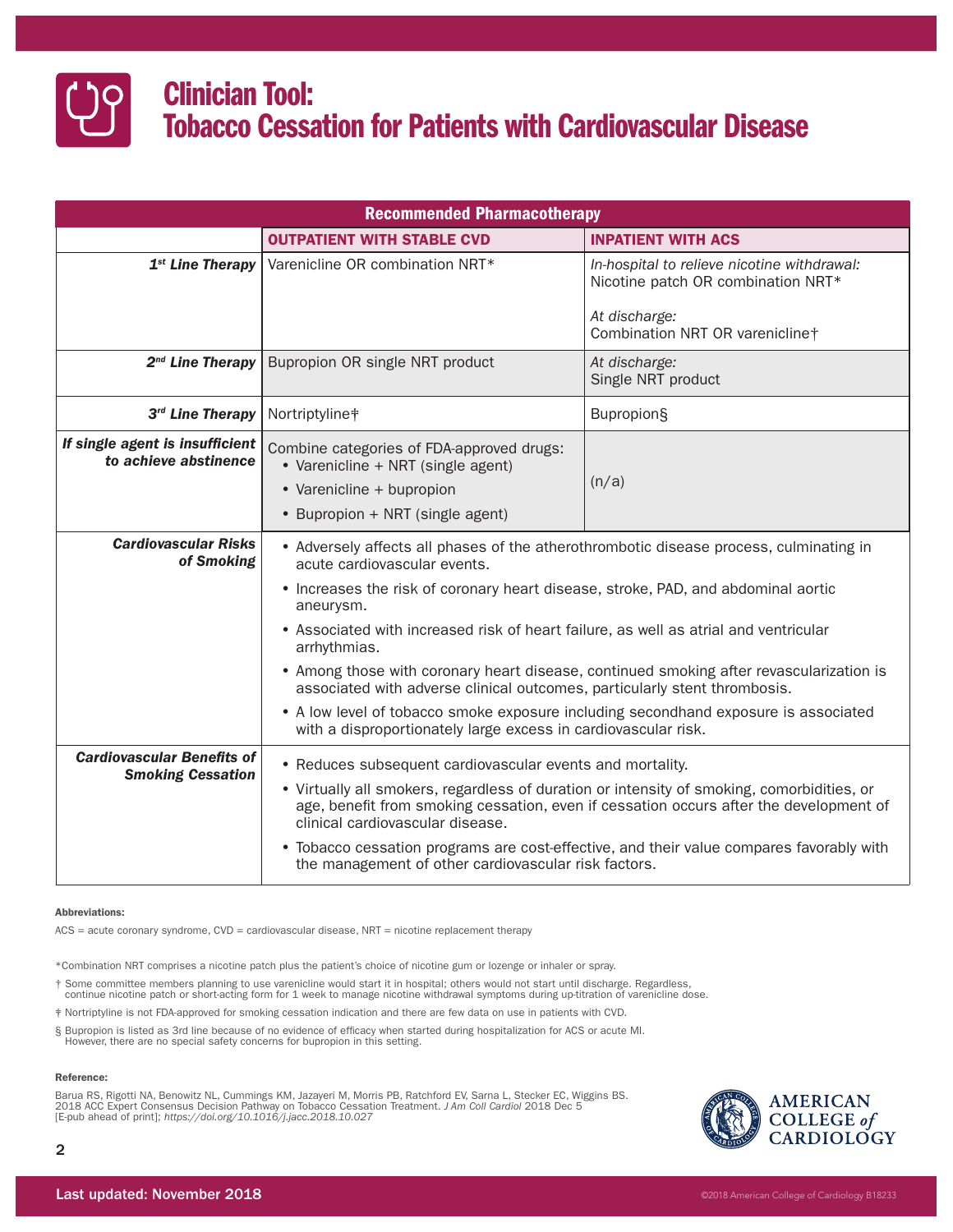

| 1st Line Medications and Dosing for Tobacco Cessation Treatment <sup>a</sup> |                                     |                                                                                                                                                                                                                                                                              |                                                                                                                                                                                                                                                               |                                                                                                                                               |                                                                                                                                                                                                                 |                                                                                                                                                                                                                            |  |  |  |
|------------------------------------------------------------------------------|-------------------------------------|------------------------------------------------------------------------------------------------------------------------------------------------------------------------------------------------------------------------------------------------------------------------------|---------------------------------------------------------------------------------------------------------------------------------------------------------------------------------------------------------------------------------------------------------------|-----------------------------------------------------------------------------------------------------------------------------------------------|-----------------------------------------------------------------------------------------------------------------------------------------------------------------------------------------------------------------|----------------------------------------------------------------------------------------------------------------------------------------------------------------------------------------------------------------------------|--|--|--|
| <b>Drug</b><br>(Available<br>Doses)                                          | <b>How</b><br><b>Sold</b><br>(U.S.) | <b>Dosing</b><br><b>Instructions</b> <sup>b</sup>                                                                                                                                                                                                                            | <b>Administration</b>                                                                                                                                                                                                                                         | <b>Common</b><br><b>Side Effects</b>                                                                                                          | <b>Advantages</b>                                                                                                                                                                                               | <b>Disadvantages</b>                                                                                                                                                                                                       |  |  |  |
| <b>Nicotine</b><br>patch<br>$-21$ mg<br>$-14$ mg<br>$-7$ mg                  | <b>OTC</b><br>or Rx                 | <b>Starting Dose:</b><br>21 mg for $\geq$ 10<br>cigarettes/day.<br>14 mg for $<$ 10<br>cigarettes/day.<br>After 6 weeks, option to<br>taper to lower doses for<br>2-6 weeks.<br>Use $\geq$ 3 months.<br>After 6 weeks, continue<br>original dose or taper to<br>lower doses. | Apply a new patch each<br>morning to dry skin.<br>Rotate application site<br>to avoid skin irritation.<br>May start patch before<br>or on quit date.<br>Keep using even if a<br>slip occurs.<br>If insomnia/disturbing<br>dreams, remove patch<br>at bedtime. | Skin irritation<br>Trouble<br>sleeping<br>Vivid dreams<br>(patch can<br>be removed<br>at bedtime<br>to manage<br>insomnia or<br>vivid dreams) | Easiest nicotine<br>product to use.<br>Provides a steady<br>nicotine level.<br><b>Combination NRT:</b><br>Can add prn gum,<br>lozenge, inhaler, or<br>nasal spray to patch<br>to cover situational<br>cravings. | User cannot alter<br>dose if cravings occur<br>during the day.                                                                                                                                                             |  |  |  |
| <b>Nicotine</b><br>lozenge<br>$-4$ mg<br>$-2$ mg                             | <b>OTC</b><br>or Rx                 | If 1st cigarette is $\leq 30$<br>min of waking: 4 mg.<br>If 1st cigarette is >30<br>min of waking: 2 mg.<br>Use $\geq 3$ months.                                                                                                                                             | Place between gum and<br>cheek, let it melt slowly.<br>Use 1 piece every 1-2<br>hours (Max: 20/day).                                                                                                                                                          | Mouth irritation<br>Hiccups<br><b>Heartburn</b><br>Nausea                                                                                     | User controls nicotine<br>dose.<br>Oral substitute for<br>cigarettes.<br>May be added to<br>patch to cover<br>situational cravings.<br>Easier to use than<br>gum for those with<br>dental work or<br>dentures.  | No food or drink for<br>15 minutes prior to<br>use and during use.                                                                                                                                                         |  |  |  |
| <b>Nicotine</b><br>gum<br>$-4$ mg<br>$-2$ mg                                 | <b>OTC</b><br>or Rx                 | If 1st cigarette is $\leq 30$<br>min of waking: 4 mg.<br>If 1st cigarette is >30<br>min of waking: 2 mg.<br>Use $\geq$ 3 months.                                                                                                                                             | Chew briefly until mouth<br>tingles, then 'park' gum<br>inside cheek until tingle<br>fades.<br>Repeat chew-and-park<br>each time tingle fades.<br>Discard gum after 30<br>minutes of use.<br>Use $~1$ piece per hour<br>(Max: 24/day).                        | Mouth irritation<br>Jaw soreness<br>Heartburn<br>Hiccups<br>Nausea                                                                            | User controls nicotine<br>dose.<br>Oral substitute for<br>cigarettes.<br>May be added to<br>patch to cover<br>situational cravings.                                                                             | Not chewed in same<br>way as regular gum;<br>requires careful<br>instruction.<br>Can damage dental<br>work and be difficult<br>to use with dentures.<br>No food or drink for<br>15 minutes prior to<br>use and during use. |  |  |  |

# Abbreviations:

 $OTC$  = over the counter (no prescription required),  $Rx$  = prescription required,  $NRT$  = nicotine replacement therapy

<sup>a</sup> All are FDA-approved as smoking cessation aids and listed as a 1<sup>st</sup> line medication by US Clinical Practice Guidelines (Fiore, 2008)

<sup>b</sup> Recommended duration of use for medications is at least 3 months but extending dose to 6 months is frequently done to prevent relapse<br>to tobacco use. Patch dosing differs slightly from FDA labeling.

# Reference:

Barua RS, Rigotti NA, Benowitz NL, Cummings KM, Jazayeri M, Morris PB, Ratchford EV, Sarna L, Stecker EC, Wiggins BS.<br>2018 ACC Expert Consensus Decision Pathway on Tobacco Cessation Treatment. *J Am Coll Cardiol 2*018 Dec [E-pub ahead of print]; *https://doi.org/10.1016/j.jacc.2018.10.027*.



3